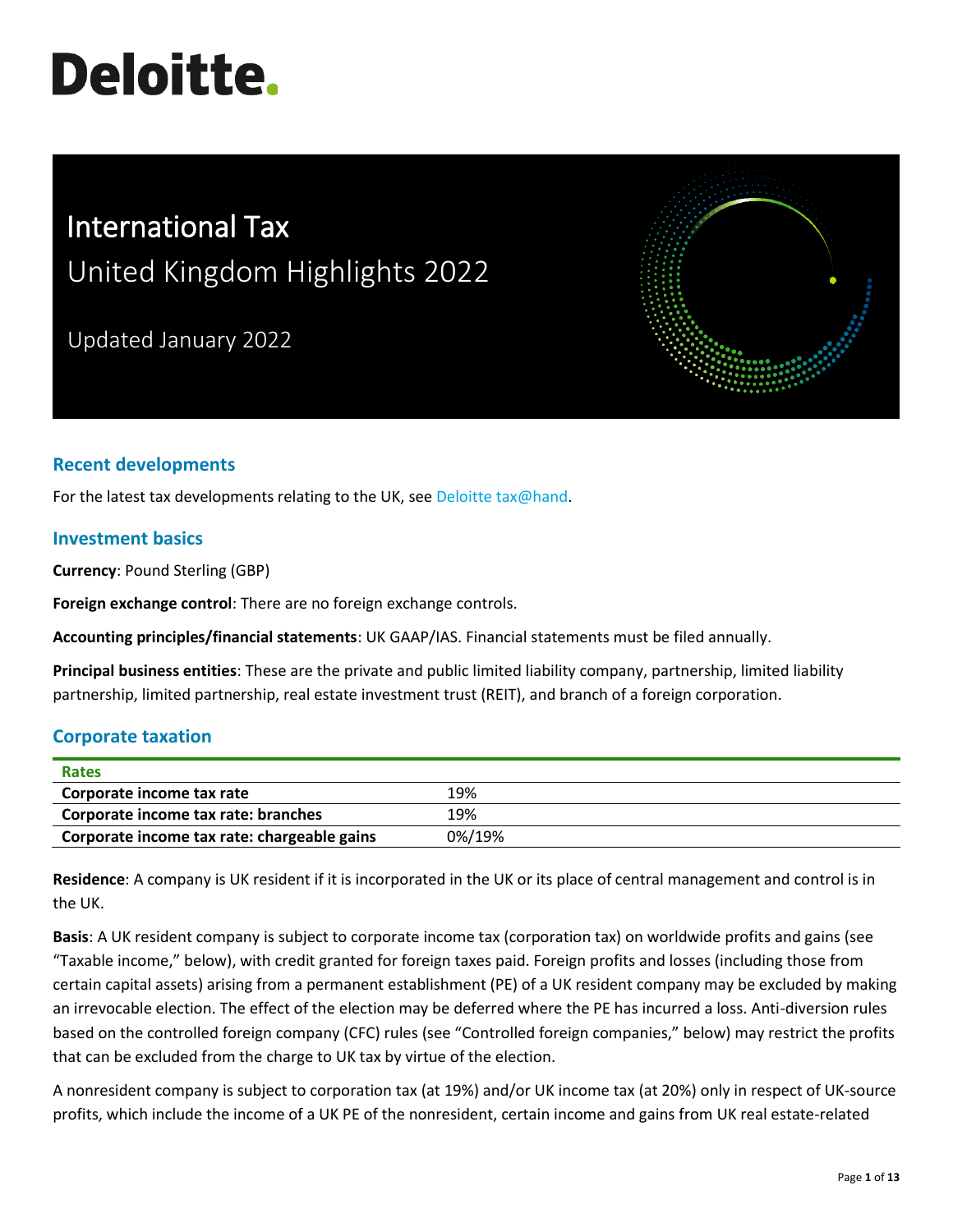assets, certain UK-source interest income and royalties, and gains on assets used for the purposes of a PE's trade. Branches broadly are taxed in the same way as subsidiaries.

**Taxable income**: For a UK resident company, corporation tax is imposed on trading income, several baskets of nontrading income, and capital gains. Normal business expenses may be deducted in computing taxable income, provided these are not capital expenditure. No deduction is available for the depreciation or amortization of land, buildings, or other tangible fixed assets. Instead, tax relief is available for qualifying capital expenditure on plant and machinery (including certain integral features in buildings) at an annual writing-down allowance of 6% ("special rate") or 18% ("main rate") on a reducing-balance basis, depending on the type of asset.

From 1 April 2021 through 31 March 2023, 130% in-year relief is available for capital expenditure incurred by companies on new main rate plant and machinery, subject to certain exclusions. During the same period, 50% first year allowances are available for capital expenditure incurred by companies on special rate assets, subject to similar exclusions.

Full relief is available for the first GBP 1 million of qualifying expenditure (excluding expenditure on cars) incurred per annum per business/group of companies. A statutory reduction in this amount to GBP 200,000 as from 1 January 2022 is enacted in UK law but an extension of the GBP 1 million limit to 31 March 2023 is expected to be enacted later in 2022, with the GBP 1 million cap reducing to GBP 200,000 as from 1 April 2023.

In-year relief is available for 100% of capital expenditure incurred by companies on new plant and machinery for use primarily in a Freeport tax site, subject to certain exclusions. The relief applies to expenditure incurred between the date that the relevant Freeport tax site is designated and 30 September 2026.

For construction works, structures and buildings tax allowances are available for capital expenditure on certain nonresidential structures and buildings, on a straight-line basis at a rate of 3% per annum. A structures and buildings allowance rate of 10% per annum is available for capital expenditure on certain nonresidential structures and buildings located in a Freeport tax site and incurred between the date that the relevant Freeport tax site is designated and 30 September 2026.

There is a limit on deductions that can be taken for financing costs. These "interest restriction" rules broadly apply where the aggregate tax deductions for net financing costs of UK group companies exceed either 30% of UK tax EBITDA (earnings before interest, tax, depreciation, and amortization) or, if the taxpayer so elects, the ratio of group net interest expense compared to group accounting EBITDA (capped at 100%). Interest deductions also are subject to further "debt cap" limits broadly based on the net interest expense of the group. There is a de minimis exemption from the interest restriction rules, under which the first GBP 2 million per group of interest expense is allowable. Where certain conditions are satisfied, restricted interest can be carried forward and deducted in future periods if additional capacity arises. Unused interest capacity can be carried forward for five years.

**Rate**: The main rate of corporation tax is 19%.

An additional surcharge of 8% applies to the profits of banking companies/groups in excess of GBP 25 million.

The main rate does not apply to "ring fence" profits from oil rights and extraction activities. The main rate of corporation tax for "ring fence" companies is 30% (with a 19% "small profits" rate).

A diverted profits tax, at a rate of 25%, applies where multinational companies use artificial arrangements to divert profits overseas to avoid UK tax.

**Surtax**: There is no general surtax, but a surcharge applies to the profits of certain banking companies/groups (see "Rate," above).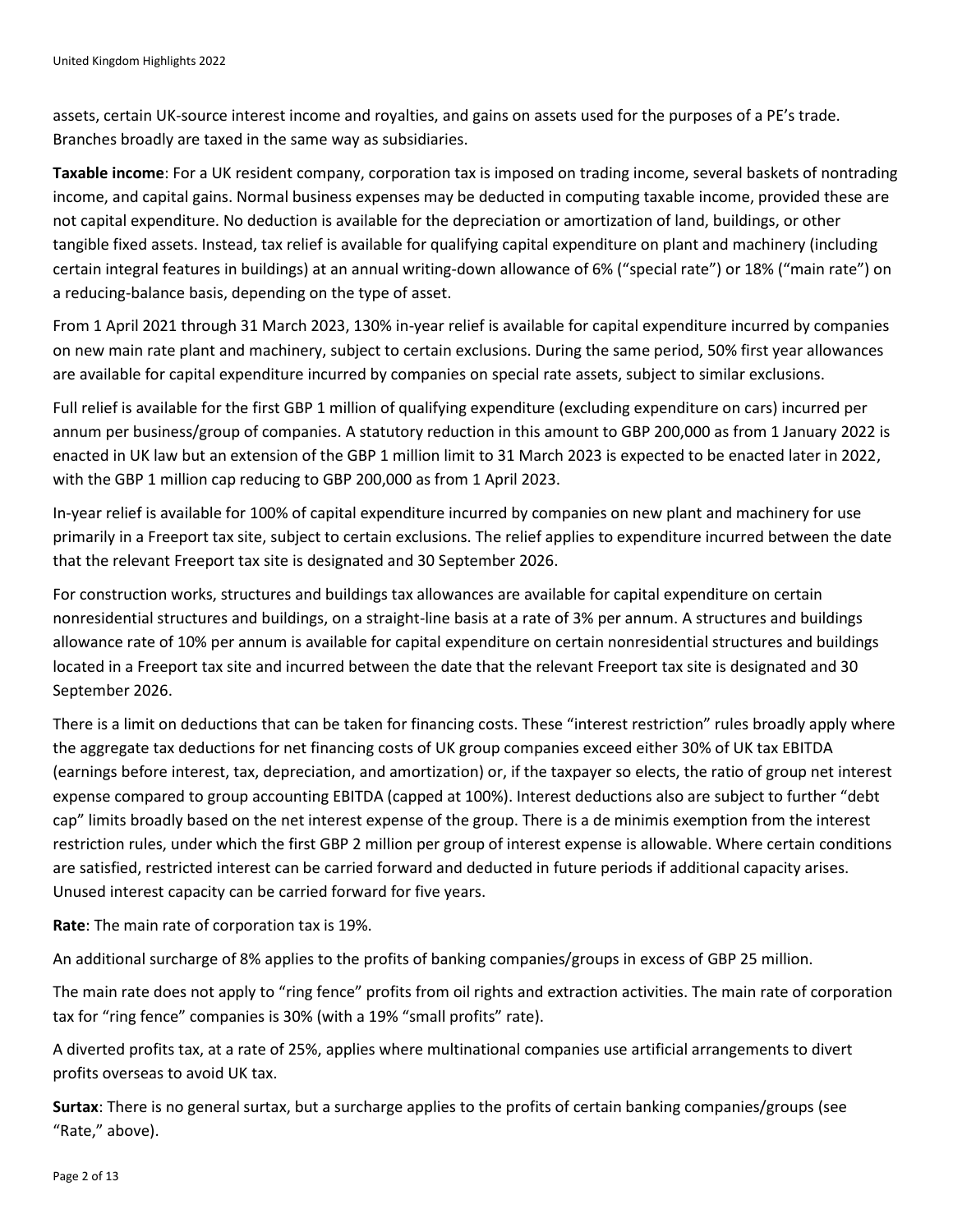#### **Alternative minimum tax**: There is no alternative minimum tax.

**Taxation of dividends**: A dividend exemption applies to most dividends and distributions unless received by a bank, an insurance company, or other financial trader. Dividends received by a UK company (other than a small company) on most ordinary shares, and many dividends on nonordinary shares from another company (UK or foreign) are exempt from UK corporation tax, with no minimum ownership period or shareholding requirement. The exemption also can apply to small companies receiving dividends and distributions from UK companies or foreign companies resident in a state that has concluded a tax treaty with the UK that includes a nondiscrimination provision.

**Capital gains**: Capital gains form part of a company's taxable profits. Gains or losses on the disposal of substantial shareholdings in both UK and foreign companies can be exempt. The main conditions, broadly, require the selling company to have continuously owned at least 10% of the shares of the company being sold for at least 12 months in the six years before disposal, and the company being sold must be trading or the holding company of a trading group (without, to a substantial extent, any nontrading activities) for at least 12 months before the disposal (longer in some cases). In certain circumstances, the company being sold also must be either trading or the holding company of a trading group immediately after the disposal. There is a broader exemption for certain "qualifying institutional investors."

A nonresident company generally is not subject to tax on its capital gains unless (i) the asset is held through a UK PE or (ii) UK land/property or a UK real estate-related asset is disposed of (see below). Where an election has been made to exclude the profits of PEs of a UK company (see "Basis," above), the exclusion also may apply to gains and losses of certain capital assets of the PE.

Gains from the disposal of UK real estate (and certain UK real estate-related investment assets) by nonresident companies also are subject to UK corporation tax.

**Losses**: Trading losses generally can offset total profits of the year (including capital gains) and any excess may be carried back to the preceding year. As a temporary measure, any trading losses generated in accounting periods ending between 1 April 2020 and 31 March 2022 can be carried back for an additional two years, subject to a groupwide cap of GBP 2 million per financial year.

Trading losses arising after 1 April 2017 generally may be carried forward indefinitely and offset against any profits, or group relieved. Trading losses arising before 1 April 2017 may be carried forward indefinitely and offset against future trading profits only.

In both cases, the use of carried forward losses is restricted to 50% of profits above a groupwide GBP 5 million allowance per year. If there is a change of ownership of the company and a major change in the nature and conduct of the trade within specified time limits, trading losses may be lost.

Similar reliefs and restrictions apply to nontrading (income) losses.

Capital losses may be offset only against capital gains and only may be carried forward. The use of carried forward capital losses is restricted to 50% of gains above a groupwide GBP 5 million allowance per year. The GBP 5 million allowance is shared between capital and noncapital losses (see above).

**Foreign tax relief**: A UK resident company is subject to corporation tax on its worldwide profits (including capital gains), with credit given for most foreign taxes paid. A UK company may elect to exempt the profits and losses of foreign PEs from UK corporation tax, provided certain conditions are satisfied (see "Basis," above). No credit is available where such profits are excluded from UK taxation.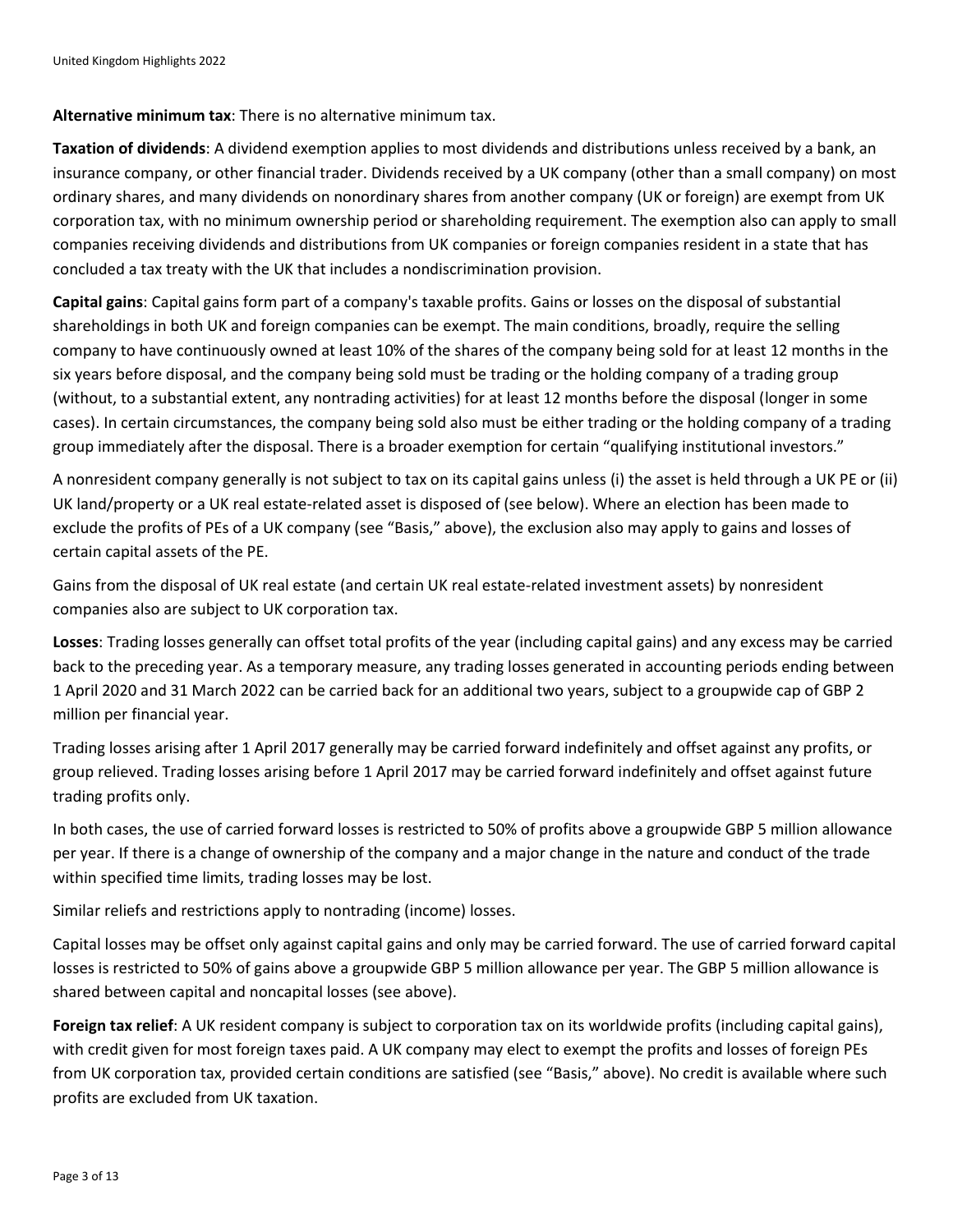**Participation exemption**: Most dividends, including foreign dividends, are exempt (see "Taxation of dividends," above). In addition, capital gains on the disposal of substantial (generally 10% or more) shareholdings in certain companies are not subject to corporation tax (see "Capital gains," above).

**Holding company regime**: See "Participation exemption," above.

**Incentives**: An enhanced tax deduction of 230% is available for certain R&D expenditure for small or medium-sized companies. Large companies may claim an "above the line" R&D credit at a rate of 13%.

A patent box regime allows companies to elect to apply a corporation tax rate of 10% to all profits attributable to qualifying patents.

There are creative industry tax reliefs of up to an additional 100% deduction for qualifying expenditure on film production, animation, video gaming, high-end television broadcasts (including children's television programs), orchestral concerts, and theatrical productions.

In addition to the enhanced reliefs for capital expenditure (see "Taxable income," above), businesses operating within designated Freeport tax and customs sites may benefit from additional tax reliefs, including reliefs from stamp duty land tax and business rates, and simplified customs arrangements.

#### **Compliance for corporations**

**Tax year**: A corporation tax return is prepared in respect of an accounting period, which typically is the period for which the accounts are prepared or 12 months, if shorter.

**Consolidated returns**: All companies file separate tax returns. However, losses may be "group relieved" between UK group companies (broadly, where one is a 75% subsidiary of another, or both are 75% subsidiaries of the same corporate parent in terms of share ownership, rights to income, and rights on a winding up, taking account of both direct and indirect holdings). Other group rules apply to capital gains allowing, for example, the intragroup transfer of assets at no gain/no loss for tax purposes or the transfer of gains/losses between group members.

**Filing and payment**: The UK operates a self-assessment regime. The tax return must be filed within 12 months of the period end. Electronic filing is mandatory for all company tax returns. "Large companies" (broadly those with annual profits exceeding GBP 1.5 million, reduced for the number of group companies) pay tax in quarterly installments starting in month seven of their accounting period. "Very large companies" with annual profits exceeding GBP 20 million (reduced based on the number of group companies) pay tax in quarterly installments starting in month three of the accounting period.

**Penalties**: Companies are liable to a fixed penalty of GBP 100 for failure to file a tax return by the due date, plus an additional GBP 100 if the return is not submitted within three months of the due date. Further penalties may apply to returns filed at least six months late. Tax-geared penalties may be sought for matters such as tax returns that are carelessly or deliberately incorrect. Interest is charged on late paid tax.

**Rulings**: UK tax legislation includes a number of anti-avoidance provisions and, for some, advance statutory clearance may be sought. Also, under a nonstatutory clearance procedure, the UK tax authorities' view of the tax consequences of specific transactions may be sought, on a named basis, with full disclosure, where there is both commercial significance and material uncertainty.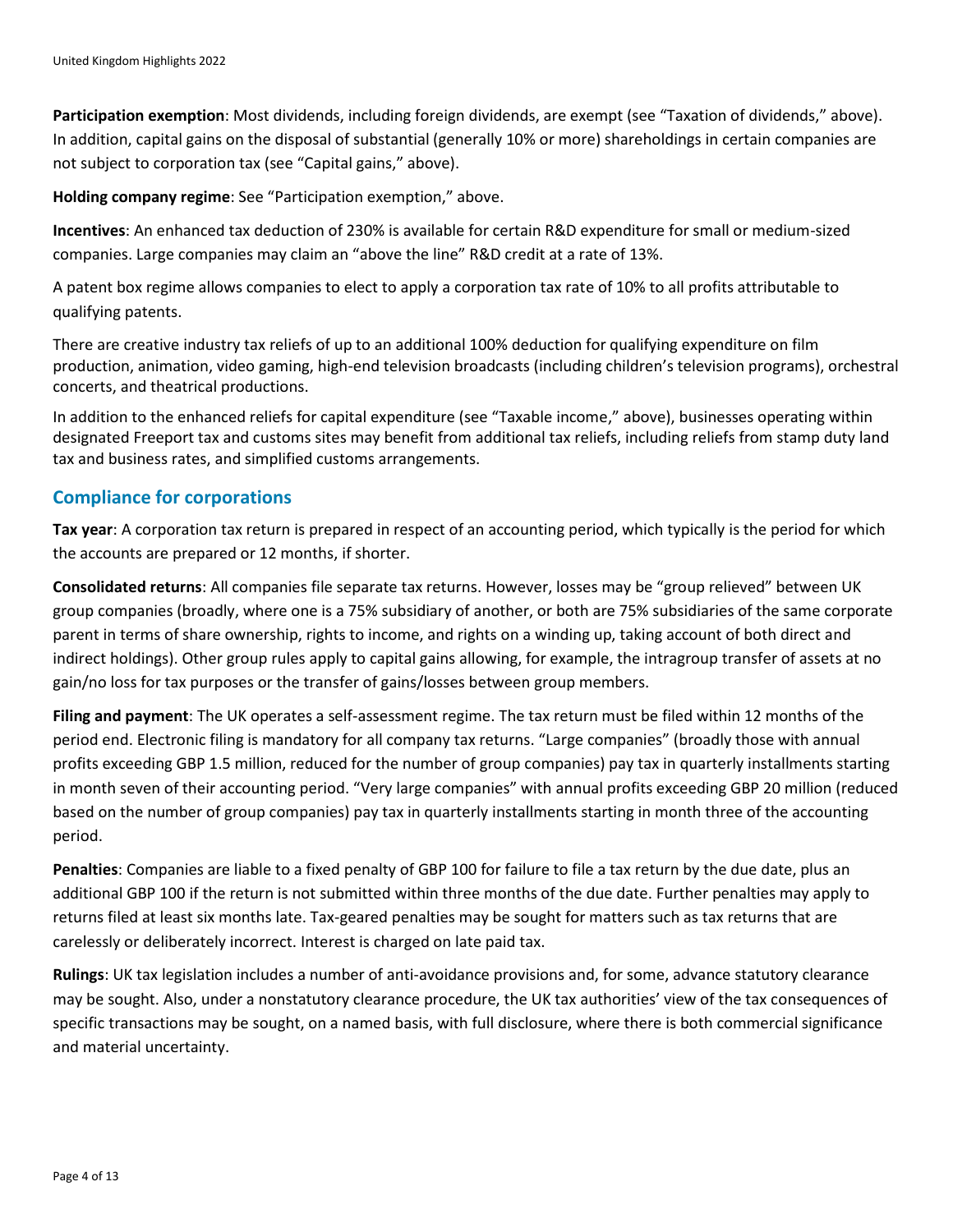# **Individual taxation**

| Rates: 2021/22 (6 April 2021-5 April 2022)                |                               |                      |
|-----------------------------------------------------------|-------------------------------|----------------------|
| Individual income tax rate                                | Taxable income <sup>(1)</sup> | Rate                 |
| (Non-savings, non-dividend income: England,               |                               |                      |
| Northern Ireland, and Wales; savings income: UK-          |                               |                      |
| wide)                                                     |                               |                      |
| Basic rate                                                | Up to GBP 37,700              | 20%                  |
| Higher rate                                               | GBP 37,701-GBP 150,000        | 40%                  |
| <b>Additional rate</b>                                    | Over GBP 150,000              | 45%                  |
| Individual income tax rate                                |                               |                      |
| (Dividend income: UK wide)                                |                               |                      |
| Basic rate                                                | Up to GBP 37,700              | 7.5%                 |
| Higher rate                                               | GBP 37,701-GBP 150,000        | 32.5%                |
| <b>Additional rate</b>                                    | Over GBP 150,000              | 38.1%                |
| Individual income tax rate                                |                               |                      |
| (Non-savings, non-dividend income: Scotland)              |                               |                      |
| Starter rate                                              | Up to GBP 2,097               | 19%                  |
| Scottish basic rate                                       | GBP 2,098-GBP 12,726          | 20%                  |
| Intermediate rate                                         | GBP 12,727-GBP 31,092         | 21%                  |
| Higher rate                                               | GBP 31,093-GBP 150,000        | 41%                  |
| Top rate                                                  | Over GBP 150,000              | 46%                  |
| Capital gains tax rate                                    |                               | 10%/20% (plus 8%     |
| (UK-wide)                                                 |                               | surcharge on certain |
|                                                           |                               | gains)               |
|                                                           |                               |                      |
| Rates: 2022/23 (6 April 2022-5 April 2023) <sup>(2)</sup> |                               |                      |
| Individual income tax rate                                | Taxable income <sup>(1)</sup> | Rate                 |
| (Non-savings, non-dividend income: England,               |                               |                      |
| Northern Ireland, and Wales; savings income: UK-<br>wide) |                               |                      |
|                                                           |                               |                      |

| Basic rate                                   | 20%<br>Up to GBP 37,700          |       |
|----------------------------------------------|----------------------------------|-------|
| Higher rate                                  | GBP 37,701-GBP 150,000<br>40%    |       |
| Additional rate                              | Over GBP 150,000<br>45%          |       |
| Individual income tax rate                   |                                  |       |
| (Dividend income: UK wide)                   |                                  |       |
| Basic rate                                   | Up to GBP 37,700                 | 8.75% |
| Higher rate                                  | GBP 37,701-GBP 150,000<br>33.75% |       |
| Additional rate                              | Over GBP 150,000<br>39.35%       |       |
| Individual income tax rate                   |                                  |       |
| (Non-savings, non-dividend income: Scotland) |                                  |       |
| Starter rate                                 | Up to GBP 2,162                  | 19%   |
| Scottish basic rate                          | GBP 2,163-GBP 13,118             | 20%   |
| Intermediate rate                            | GBP 13,119-GBP 31,092<br>21%     |       |
| Higher rate                                  | GBP 31,093-GBP 150,000           | 41%   |
| Top rate                                     | Over GBP 150,000                 | 46%   |
|                                              |                                  |       |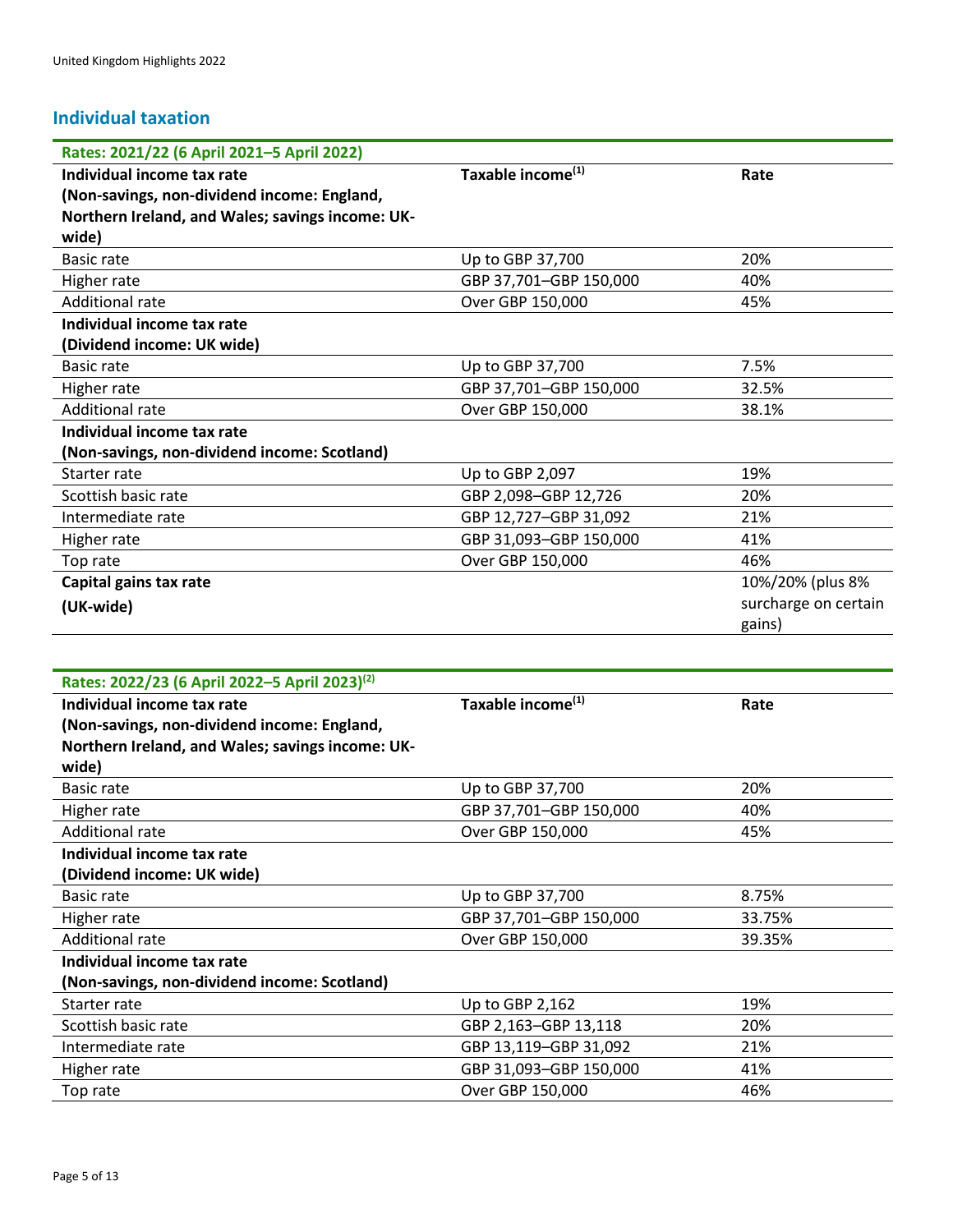| Capital gains tax rate | 10%/20% (plus 8%     |
|------------------------|----------------------|
| (UK-wide)              | surcharge on certain |
|                        | gains)               |

 $<sup>(1)</sup>$  UK resident individuals (and certain non-UK resident individuals) also may be given a personal allowance deduction</sup> from total pre-tax income. Other allowances also may be available. See "Deductions and allowances," below.  $(2)$  The individual income tax rates and bands for 2022/23 were announced in the UK autumn budget (27 October 2021), the Scottish budget (9 December 2021), and the draft Welsh budget (20 December 2021), but the legislation to give them effect had not been enacted as at January 2022.

**Residence**: A statutory residence test applies that is based on a combination of physical presence and connection factors with the UK and other jurisdictions.

Domicile is a concept distinct from residence. An individual's domicile status may be determined by the domicile of the individual's parents or can be acquired by choice. UK resident but non-UK domiciled taxpayers can enjoy favorable tax treatment in respect of income and assets outside the UK. Individuals who have been resident in at least 15 of the preceding 20 tax years are deemed to be UK domiciled for all tax purposes (subject to an exception for inheritance tax for those in their fourth or fifth consecutive tax year of non-UK residence). Individuals who were born in the UK, have UK domicile at birth, and are UK resident also are deemed UK domiciled for all tax purposes (subject to a short grace period for inheritance tax purposes) even if they have been resident outside the UK and acquired a domicile of choice overseas in the interim.

**Basis**: Individuals who are resident and domiciled in the UK are subject to UK tax on their worldwide income and gains. Different treatment may apply where a person is UK resident but not UK domiciled.

**Taxable income**: Individuals who are UK resident under the statutory residence test and domiciled in the UK are subject to UK tax on their worldwide income. Residents who are not domiciled or deemed domiciled in the UK may make a claim for the remittance basis of taxation to apply to foreign income, in exchange for an additional tax liability of GBP 30,000 per annum for taxpayers who have been UK resident for seven out of the previous nine tax years, rising to GBP 60,000 once resident for 12 out of the previous 14 tax years. The remittance basis also may apply without the requirement to make a claim, if (broadly) the unremitted foreign income and foreign capital gains are less than GBP 2,000 or if certain other conditions are fulfilled.

**Rates**: Income tax is charged at progressive rates as shown in the tables above.

Scottish rates of income tax apply to the non-savings, non-dividend income of Scottish residents. Scottish residents are UK resident individuals with a close connection to Scotland, typically based on the location of their only or main home. UK-wide rates and bands apply to savings and dividend income of Scottish residents.

Similarly, certain devolved income tax rates apply to the non-savings, non-dividend income of Welsh residents, although these currently are aligned to UK-wide rates.

The rate of capital gains tax is determined by the total of capital gains and income. Capital gains tax is payable at a rate of 20% where an individual is liable to pay income tax at the higher or additional rate, or the dividend upper or additional rate. For 2021/22 and 2022/23, where taxable income is less than GBP 37,700, the rate of capital gains tax is 10%, except to the extent that the gains, when added to income, would exceed the GBP 37,700 limit, when the excess is taxed at 20%. An 8% surcharge, giving a rate of 18% or 28%, applies for gains on residential property and carried interest.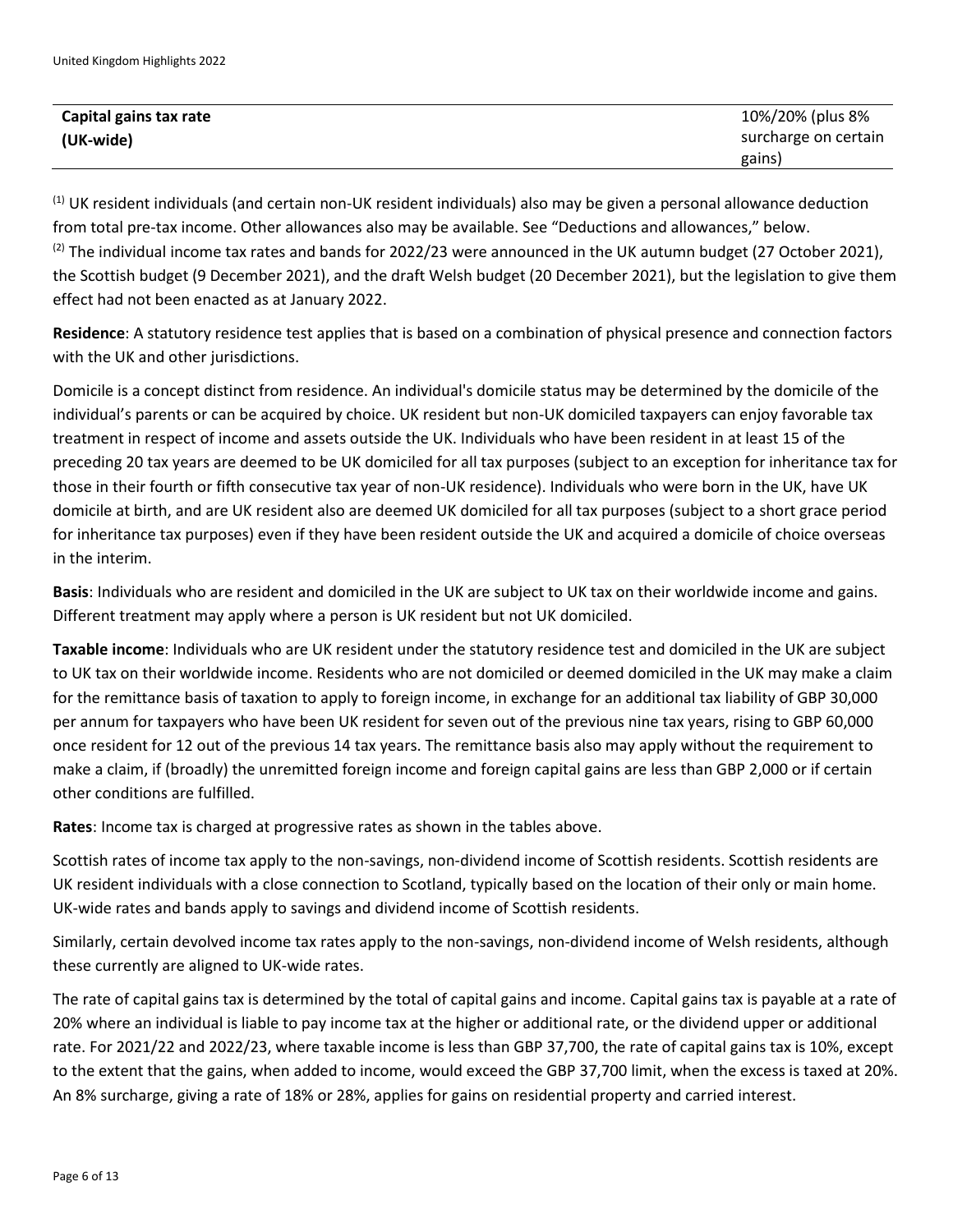Business asset disposal relief (BADR) reduces the rate of capital gains tax to 10% for certain business assets, subject to a lifetime limit of GBP 1 million of gains per individual. Investors' relief also can reduce the rate of capital gains tax to 10% on a lifetime limit of GBP 10 million of gains per individual. This is separate from BADR and applies only to certain unlisted shares in trading companies that are held for at least three years.

**Capital gains**: Individuals who are domiciled and resident in the UK are subject to capital gains tax on all chargeable assets, regardless of where the assets are situated. Similar to the rules for foreign income, an individual who is not domiciled or deemed domiciled in the UK may make a claim for the remittance basis of taxation to apply to any capital gains on non-UK assets (see "Taxable income," above).

The gains from the disposal of UK real estate and certain UK real estate-related investment assets held by nonresident individuals also are subject to UK capital gains tax.

An annual exemption (GBP 12,300 for 2021/22 and 2022/23) is available to reduce capital gains, except in tax years where a claim for the remittance basis is made. Where individuals who leave the UK to become nonresident realize gains on non-UK real estate-related assets in a tax year after their departure, such gains normally are not chargeable to UK capital gains tax, unless the individuals are absent from the UK for five years or less and they acquired the asset before they left.

**Deductions and allowances**: UK resident individuals (and certain non-UK resident individuals) are given a personal allowance deduction from total pre-tax income (GBP 12,570 for 2021/22 and 2022/23). The personal allowance for income tax is gradually reduced to nil for all individuals with "adjusted net income" above GBP 100,000, by reducing the allowance by GBP 1 for each GBP 2 of income (less deductions) in excess of GBP 100,000.

For 2021/22 and 2022/23, the first GBP 2,000 of dividend income is taxable at 0% (the "dividend allowance").

The "personal savings allowance" provides a 0% tax rate on "savings income." For 2021/22 and 2022/23, the allowance is GBP 1,000 for basic rate taxpayers, GBP 500 for higher rate taxpayers, and nil for additional rate taxpayers.

Subject to some exceptions, allowances of GBP 1,000 for both property income and trading income are available to all individuals for 2021/22 and 2022/23. Where individuals receive gross property income or gross trading income below these allowances, the income will not be subject to income tax. Where gross receipts are in excess of these amounts, the recipient can choose to take the GBP 1,000 allowance as a deduction against their gross income instead of deducting actual expenses to arrive at their taxable income.

**Foreign tax relief**: If the same income or gain is subject to tax both in the UK and a foreign jurisdiction, UK resident individuals may, subject to conditions, receive relief from UK tax in respect of foreign tax suffered. Double tax relief generally is obtained via the credit method, and the amount of the tax credit depends on any relevant double tax treaty, and the effective rates at which the income or gain is subject to tax in the UK and in the foreign jurisdiction. The amount of foreign tax credit is restricted to the UK tax otherwise payable on the income, and any excess credit may not be offset against the tax payable in respect of other income of the year of assessment or carried forward or back. Double tax treaties also may limit the rates of foreign withholding taxes applicable and determine the territory with primary rights for the taxation of income and capital gains.

# **Compliance for individuals**

**Tax year**: The tax year is 6 April to the following 5 April (i.e., the 2022/23 tax year runs from 6 April 2022 to 5 April 2023). **Filing status**: Individuals file tax returns separately, irrespective of marital status.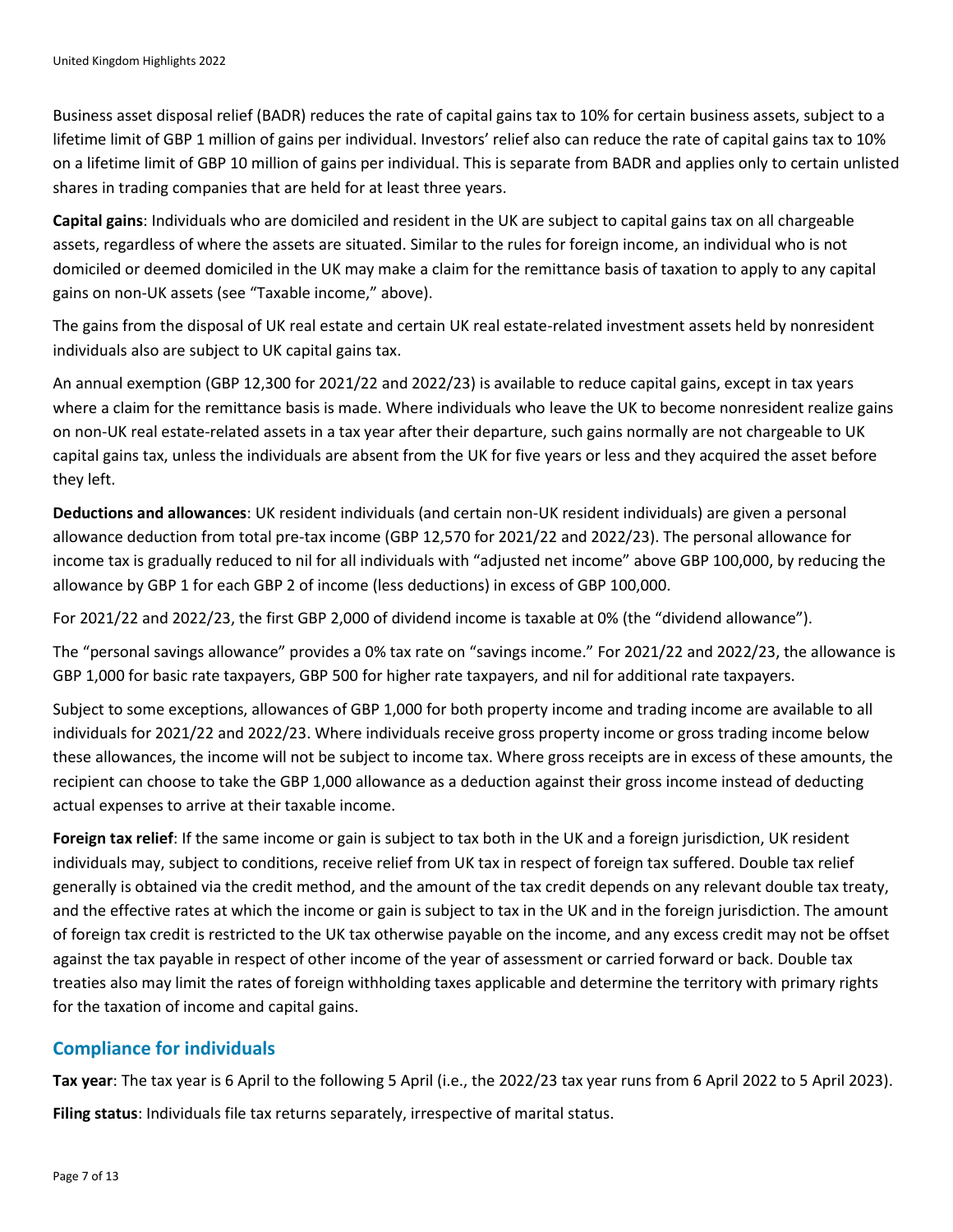**Filing and payment**: Tax on employment income is withheld by the employer under the Pay As You Earn (PAYE) system and remitted to the tax authorities. Tax on income not subject to PAYE and capital gains tax is self-assessed. If an individual is required to file a tax return, it must be filed online by 31 January after the tax year, or the previous 31 October, if opting to file a hardcopy return. Payment of tax is due by 31 January after the tax year. Payments on account of tax may be required on 31 January during the tax year and 31 July in the following tax year.

Non-UK residents who dispose of UK real estate or certain UK real estate-related investment assets are required to file standalone capital gains tax returns within 60 days of the date of conveyance. The tax due is payable by the same date.

UK residents are required to file standalone capital gains tax returns within 60 days of the date of conveyance of UK residential property, but not wider UK real estate investments, where a capital gains tax liability arises. The tax due is payable by the same date.

**Penalties**: Individuals are liable to a penalty of GBP 100 for failure to file a tax return by the due date. The penalties escalate if the return is filed more than three months after the due date. Tax-geared penalties also may be sought for late payment of tax and tax returns that are carelessly or deliberately incorrect. Interest is charged on tax paid late.

**Rulings**: UK tax legislation includes a number of anti-avoidance provisions and, for some, advance statutory clearance may be sought. Also, under a nonstatutory clearance procedure, the UK tax authorities' view of the tax consequences of specific transactions may be sought, on a named basis, with full disclosure, where there is both commercial significance and material uncertainty.

# **Withholding tax**

| <b>Rates</b>                       |                  |            |                     |                   |
|------------------------------------|------------------|------------|---------------------|-------------------|
| Type of payment                    | <b>Residents</b> |            | <b>Nonresidents</b> |                   |
|                                    | Company          | Individual | Company             | <b>Individual</b> |
| <b>Dividends</b>                   | 0%               | 0%         | 0%                  | 0%                |
| <b>Interest</b>                    | 0%               | 0%/20%     | 0%/20%              | 0%/20%            |
| <b>Royalties</b>                   | 0%               | 0%/20%     | 20%                 | 20%               |
| <b>Fees for technical services</b> | 0%               | 0%         | 0%                  | 0%                |

**Dividends**: There typically is no withholding tax on dividends paid by UK companies under domestic law, although 20% withholding tax generally applies to distributions paid by a REIT from its tax-exempt rental profits (subject to relief under a tax treaty).

**Interest**: There is generally no withholding tax requirement in respect of interest payments made to individuals from bank deposits, unit trusts, open-ended investment companies, or peer-to-peer lending. A 20% withholding tax may apply to other sources of interest.

No withholding tax applies to interest paid to a UK resident company.

Interest paid to a nonresident company generally is subject to 20% withholding tax, unless the rate is reduced under a tax treaty or a domestic exemption applies (e.g., to payments of interest other than "yearly interest" or interest on quoted Eurobonds).

A reduction of the withholding tax rate under a tax treaty is not automatic; advance clearance must be granted by the UK tax authorities.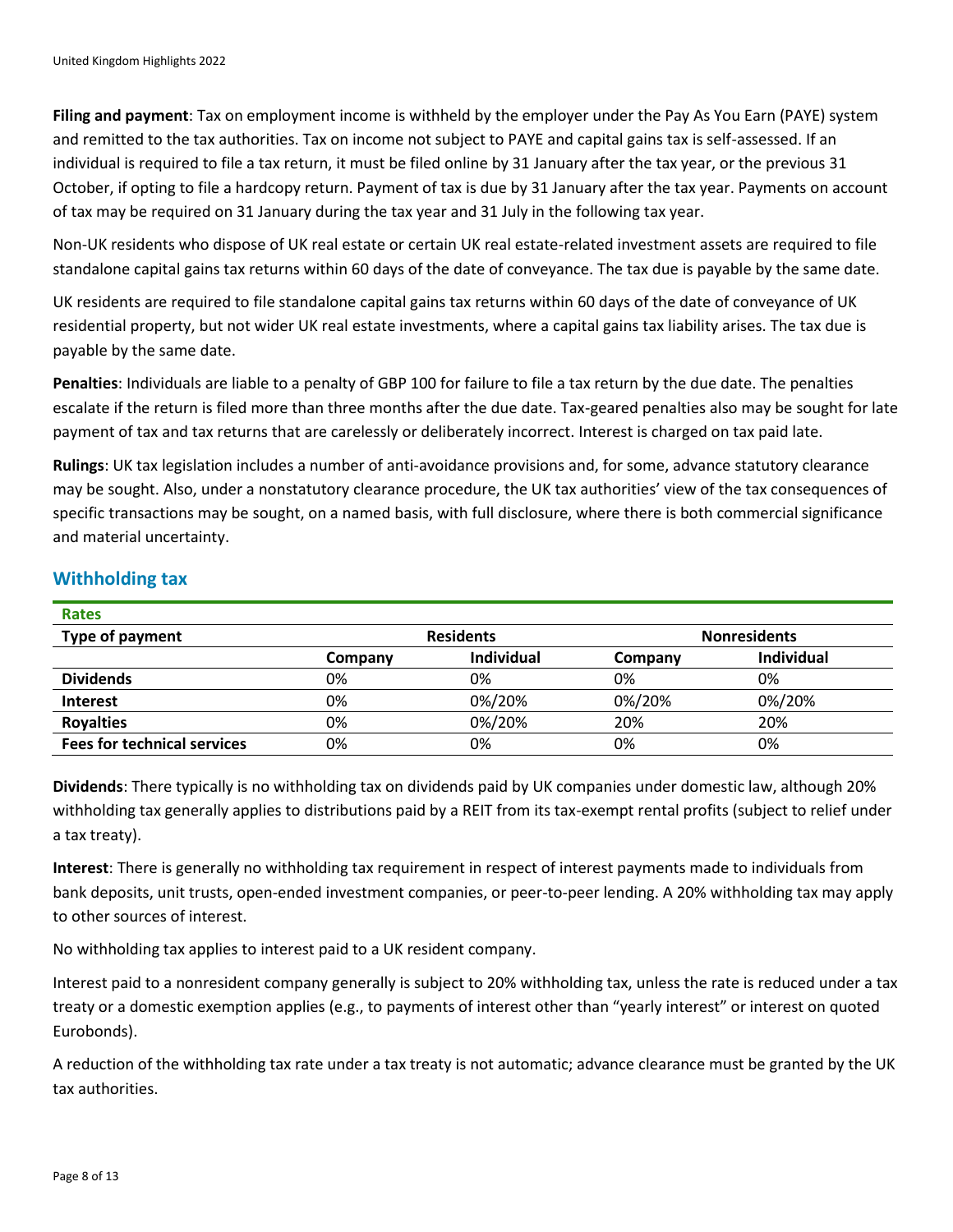The UK's domestic implementation of rules based on the EU interest and royalties directive previously provided for an exemption from withholding tax on interest paid to EU resident companies if certain conditions were satisfied and advance clearance granted. These provisions have been repealed and no longer apply to interest paid as from 1 June 2021 (3 March 2021 in certain circumstances).

**Royalties**: No withholding tax applies to royalties paid to a UK resident company. Withholding tax at 20% applies to most types of royalties paid to a UK resident individual, with certain exceptions.

Royalties paid to a nonresident generally are subject to a 20% withholding tax, unless the rate is reduced under a tax treaty. Advance clearance is not required to apply a reduced rate of withholding tax under a tax treaty.

The UK's domestic implementation of rules based on the EU interest and royalties directive previously provided for an exemption from withholding tax on royalties paid to EU resident companies if certain conditions were satisfied. These provisions have been repealed and no longer apply to royalties paid as from 1 June 2021 (3 March 2021 in certain circumstances).

**Fees for technical services**: No withholding tax applies to fees for technical services.

**Branch remittance tax**: There is no branch remittance tax.

# **Anti-avoidance rules**

**Transfer pricing**: Comprehensive transfer pricing provisions apply to transactions with both domestic and foreign companies. The UK transfer pricing rules follow OECD principles. The rules include a requirement to prepare documentation to demonstrate compliance with the arm's length standard. Advance pricing agreements are possible in certain situations.

**Interest deduction limitations**: The arm's length principle applies. There are no safe harbor provisions. Advance thin capitalization agreements are available. (See also "Taxable income" under "Corporate taxation," above, for additional interest restriction rules.)

**Controlled foreign companies**: CFC provisions are applicable where, broadly, a UK company together with its associates has a direct or indirect interest of at least 25% in a nonresident company that is controlled by UK residents (or associates of UK residents). The regime operates on an income stream basis. There is a "gateway" test and a number of provisions that may apply to exempt a company from the rules. Where the CFC rules apply, the relevant profits of the CFC are calculated as though it were UK resident and its UK shareholders taxed accordingly. In addition, an overseas finance company can be fully or partially exempt from a CFC charge on profits derived from certain overseas group financing arrangements. The partial exemption works by taxing 25% of the finance company profits at the main corporate tax rate (resulting in an effective rate of 4.75% based on a main rate of 19%).

**Hybrids**: The UK has comprehensive hybrid mismatch legislation compatible with the EU anti-tax avoidance directives (ATAD 1 and ATAD 2) and OECD/G20 BEPS action 2. The legislation can deny deductions (or bring receipts into the charge for tax) in relation to mismatches arising from a wide variety of hybrid entity and hybrid instrument scenarios. The UK regime includes rules to counter imported mismatches.

**Economic substance requirements**: There are no economic substance requirements.

**Disclosure requirements**: Certain tax arrangements that result in a UK tax advantage and fall within prescribed hallmarks must be disclosed to the UK tax authorities by, e.g., a promoter, and the user must note the use of such arrangements on the tax return.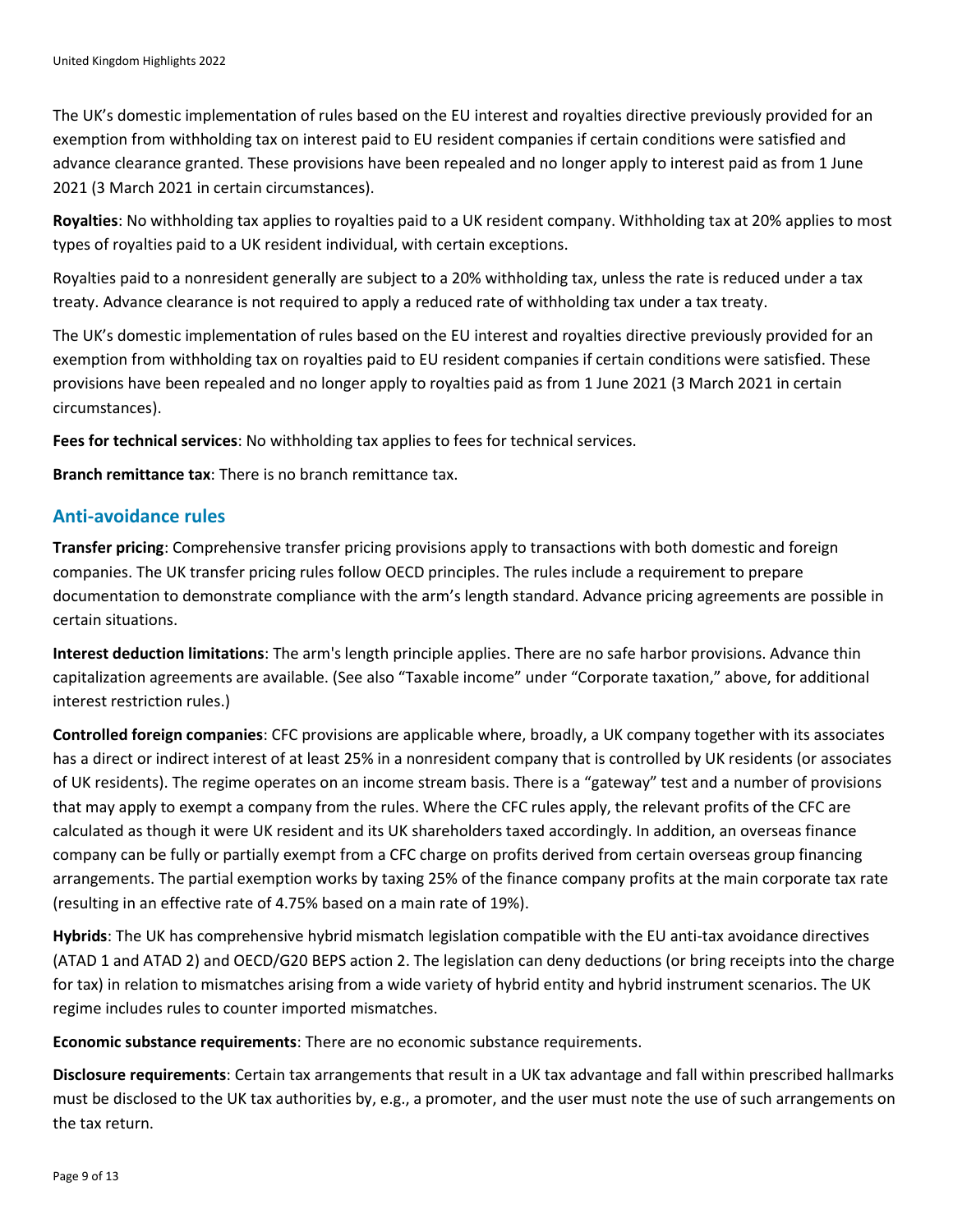The UK-EU Trade and Cooperation Agreement requires reporting of certain international arrangements in line with EU mandatory disclosure rules (referred to as DAC 6). Reporting only is required for arrangements that meet the hallmarks under category D of DAC 6 (broadly those that would be reportable under the OECD's mandatory disclosure rules).

Separately, certain transactions valued at more than GBP 100 million must be reported to the UK tax authorities within six months of the transaction; these include, for example, the issuance of shares or debentures by, or the transfer or permitting the transfer of shares or debentures of, a foreign subsidiary of a UK company. There is a list of excluded transactions that do not need to be reported.

The UK has implemented country-by-country reporting requirements under the OECD/G20 BEPS project that apply to groups with total consolidated revenue of at least EUR 750 million in the previous year. Under the UK rules, a report must be filed with the UK tax authorities within 12 months of the end of the group's fiscal year.

**Exit tax**: Where a company ceases to be a tax resident in the UK, there generally is a deemed disposal and reacquisition at market value of all of its assets (other than those that remain within the charge to UK corporation tax via a PE), giving rise to taxable gains/profits. In certain circumstances, it may be possible to pay any exit tax liability in installments.

Where individuals who leave the UK to become nonresident realize gains in a tax year after their departure, such gains normally are not chargeable to UK capital gains tax, unless the individuals are absent from the UK for five years or less, and they acquired the asset before they left.

**General anti-avoidance rule**: A general anti-abuse rule (GAAR) applies across a wide range of taxes, including corporation tax, income tax, capital gains tax, and stamp duty land tax. The legislation gives the UK tax authorities power to apply the GAAR to counteract tax advantages arising from tax arrangements that are abusive.

**Other**: There are many specific anti-avoidance rules.

# **Value added tax**

| Rates                |             |
|----------------------|-------------|
| <b>Standard rate</b> | 20%         |
| <b>Reduced rates</b> | 0%/5%/12.5% |

**Taxable transactions**: VAT applies to most sales of goods, the provision of services, and imports.

**Rates**: The standard VAT rate is 20%, with a reduced rate of 5% for certain items. There also are some specific zero-rated reliefs and exemptions.

As a temporary response to COVID-19, a rate of 12.5% applies from 1 October 2021 through 31 March 2022 to certain supplies relating to hospitality, holiday accommodation, and admission charges for certain types of attraction. The standard rate of 20% will apply to such supplies as from 1 April 2022.

**Registration**: Registration is compulsory for 2021/22 and 2022/23 for businesses whose taxable supplies exceeded GBP 85,000 for the previous 12 months, or where a business expects that its taxable supplies will exceed this threshold within the next 30 days. Voluntary registration is possible for businesses making taxable supplies below this threshold.

Deregistration is possible for 2021/22 and 2022/23 if taxable supplies fall below GBP 83,000. If a business does not have a place of business in the UK, the registration threshold does not apply. The registration date is the earlier of the date the business makes taxable supplies in the UK or the date the business expects it will make taxable supplies in the next 30 days.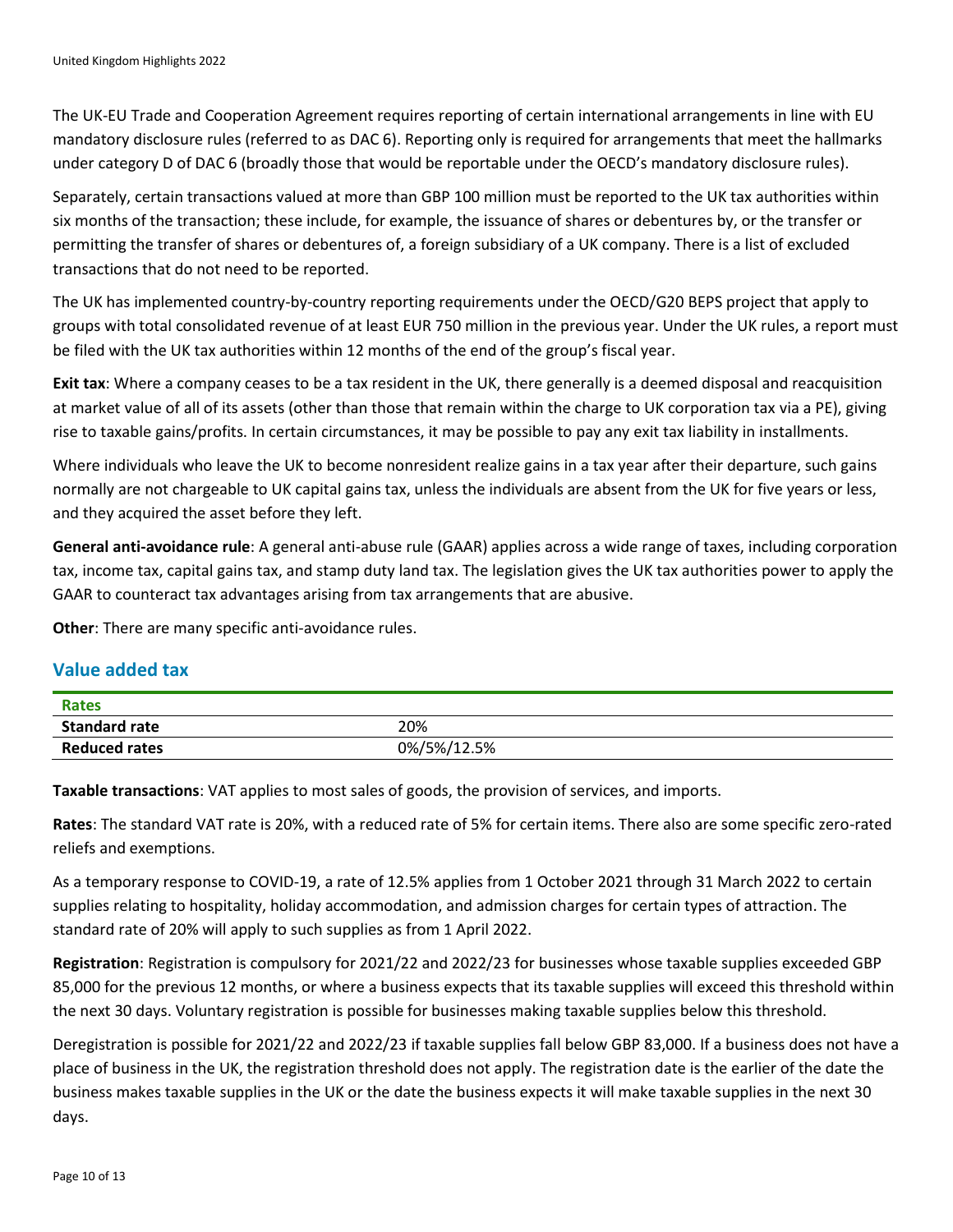**Filing and payment**: VAT returns generally are due on a quarterly basis (taxable persons are allocated one of three VAT return periods). A taxable person also may be allowed to complete returns on a monthly basis.

A surcharge may be imposed for failure to file the VAT return by the due date or failure to pay the VAT due.

#### **Other taxes on corporations and individuals**

Unless otherwise stated, the taxes in this section apply both to companies and individuals and are imposed at the national level.

**Social security contributions**: Earnings-related social security contributions (national insurance contributions, NIC) are payable by employers, employees, and self-employed individuals.

For 2021/22, weekly paid employees pay NIC at a rate of 12% on weekly income between GBP 184 and GBP 967, and 2% on income exceeding this amount; employers pay NIC at a rate of 13.8% on all income in excess of GBP 170 per week; and self-employed individuals pay NIC at a rate of 9% on annual income between GBP 9,568 and GBP 50,270, and 2% on the excess, together with a fixed charge of GBP 3.05 per week. Employers are required to withhold and remit NIC together with employee payroll deductions.

For 2022/23, the NIC rates for earnings and/or profits that are subject to employee, employer, or self-employed NICs are temporarily increased by 1.25 percentage points. For 2022/23, weekly paid employees will pay NIC at a rate of 13.25% on weekly income between GBP 190 and GBP 967, and 3.25% on income exceeding this amount; employers will pay NIC at a rate of 15.05% on all income in excess of GBP 175 per week; and self-employed individuals will pay NIC at a rate of 10.25% on annual income between GBP 9,880 and GBP 50,270, and 3.25% on the excess, together with a fixed charge of GBP 3.15 per week.

**Payroll tax**: There is no specific payroll tax but employers are required to withhold tax on employees' earnings under PAYE and both employer and employee NICs. Employers also are required to pay the apprenticeship levy. The levy is set at a rate of 0.5% of an employer's annual payroll. Employers receive an annual allowance of GBP 15,000 to offset against payment of the levy.

**Capital duty**: The UK does not impose capital duty.

**Real property tax**: The national nondomestic rate is payable by occupiers of business premises. Local authorities collect the tax by charging a uniform business rate, which is deductible in computing income subject to corporation tax.

Council tax, also imposed at the local level, applies to the occupation of domestic property.

**Transfer tax**: See "Stamp duty," below.

**Stamp duty**: Stamp duty at 0.5% applies on the transfer of UK shares and is payable by the transferee.

Stamp duty land tax (SDLT) is charged on transfers of real property (residential and nonresidential) in England and Northern Ireland. Land and buildings transaction tax (LBTT) and land transaction tax (LTT) are charged instead of SDLT on Scottish and Welsh property, respectively.

For residential property, the SDLT rates are between 0% and 12% (increased to 15% for certain property), depending on the value of the property. The rates for nonresidential property are 0% to 5%. A 15% rate applies to purchases of residential property valued at more than GBP 500,000 by companies and certain other vehicles, although relief from the 15% rate is available for some businesses.

In certain circumstances, transfers within a company tax group may be free from stamp duty/SDLT.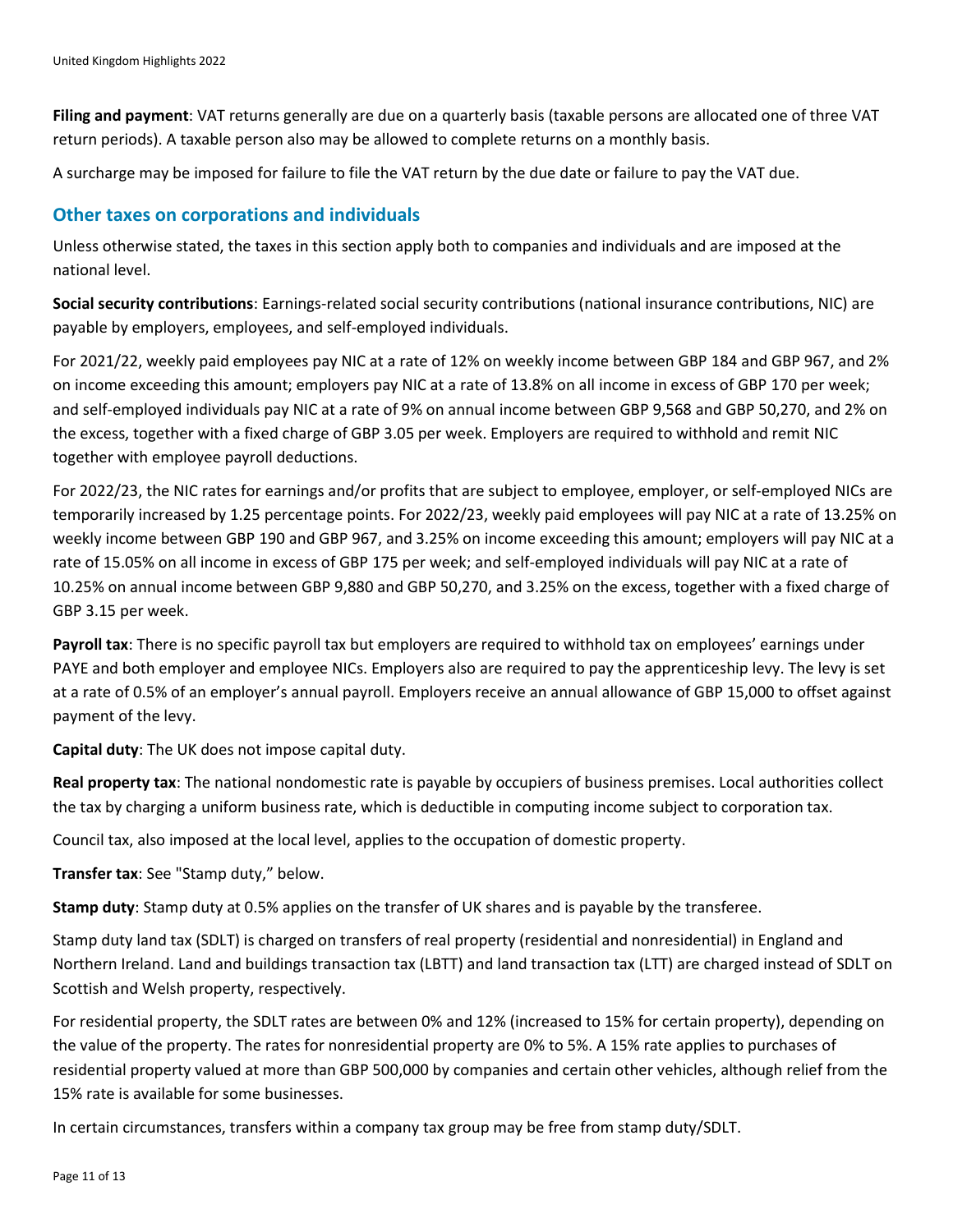#### **Net wealth/worth tax**: The UK does not impose a net wealth tax or a net worth tax.

**Inheritance/estate tax**: Individuals are subject to inheritance tax, charged on property passing on death, certain gifts made within seven years of death, and some lifetime transfers (e.g., to most trusts). Where due, inheritance tax is payable on assets in excess of GBP 325,000 at a rate of 40% (20% for certain lifetime transfers).

A family home allowance is available for residential property left to descendants. This is added to the GBP 325,000 threshold, meaning the total tax-free allowance for a surviving spouse/civil partner is GBP 1 million for 2021/22 and 2022/23 if no other chargeable gifts or bequests have been made. The allowance gradually is reduced for estates worth more than GBP 2 million.

Transfers between spouses and civil partners during life or upon death generally are exempt from inheritance tax, unless only the donor spouse has a UK domicile.

For individuals who are neither UK domiciled nor deemed to be UK domiciled for tax purposes, only UK property is subject to inheritance tax.

#### **Other**

#### **Digital services tax (DST)**

DST is a 2% tax on the revenue of large businesses that provide a social media platform, search engine, or online marketplace to UK users. DST applies where a group's global annual revenue derived from in-scope digital services exceeds GBP 500 million, of which more than GBP 25 million is linked to the participation of UK users. A group's first GBP 25 million of revenue derived from UK users is not subject to DST. Payment is due nine months and one day after the end of the accounting period. The UK government has committed to repeal the DST once an appropriate global solution is in place to address the tax challenges arising from digitalization.

#### **Annual tax on enveloped dwellings (ATED)**

ATED is an annual tax charge that applies where companies and certain other entities own UK residential property valued at more than GBP 500,000, regardless of the residence of the owning entity. The amount of ATED payable depends on the property value band in which the property is classified. Relief from ATED is available where, broadly, the property is used for business purposes and is not occupied by a person connected with the entity that owns the property.

#### **Tonnage tax**

Shipping companies may elect to pay tonnage tax in lieu of the normal corporation tax.

**Tax treaties**: The UK has concluded approximately 130 tax treaties. The OECD multilateral instrument (MLI) entered into force for the UK on 1 October 2018. For information on the UK's tax treaty network, visit [Deloitte International Tax](https://dits.deloitte.com/#Jurisdiction/51)  [Source.](https://dits.deloitte.com/#Jurisdiction/51)

**Tax authorities:** HM Revenue & Customs, Revenue Scotland, Welsh Revenue Authority

#### Contact us:

**Lisa Stott** Email: [lstott@deloitte.co.uk](mailto:lstott@deloitte.co.uk)